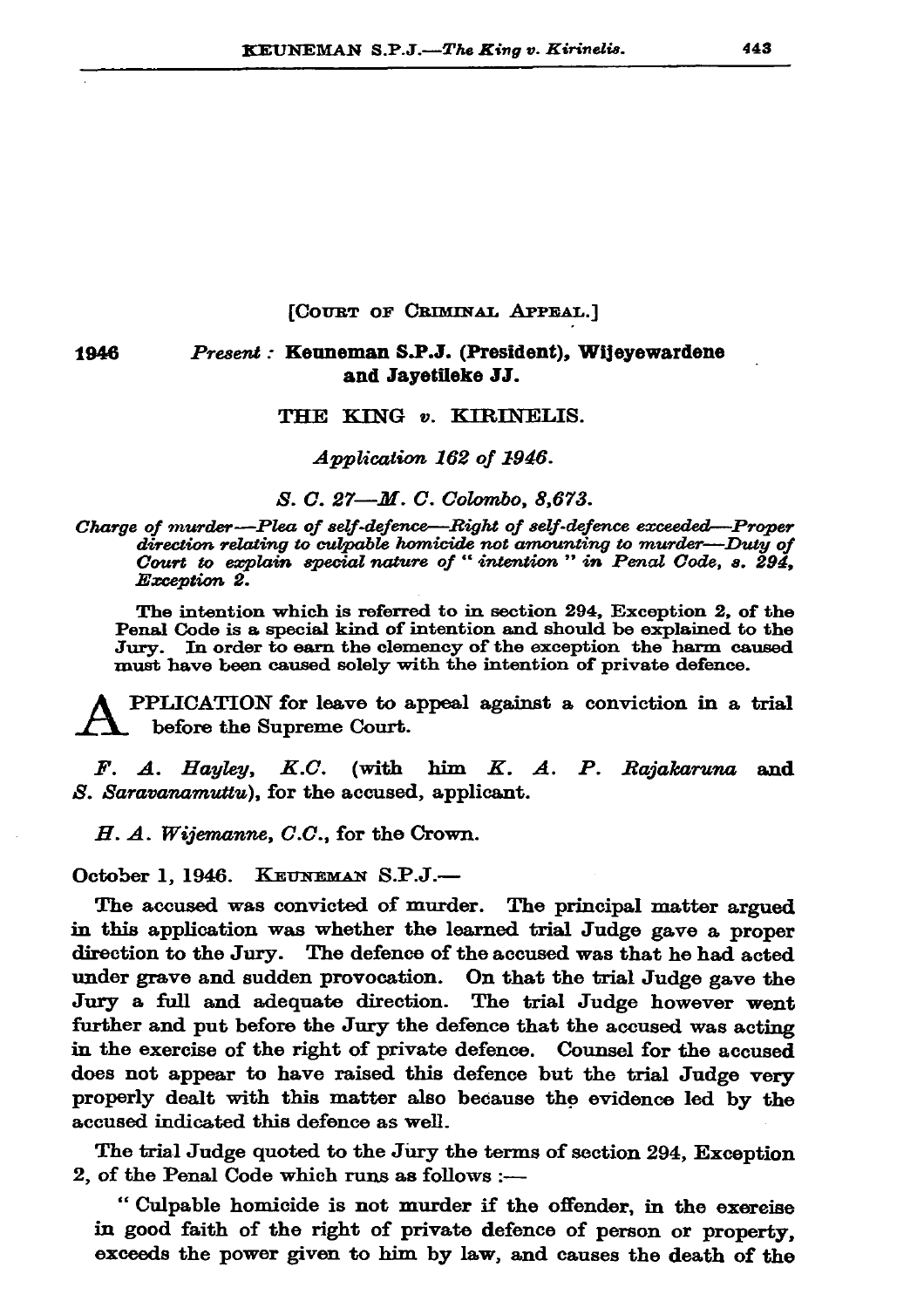person against whom he is exercising such right of defence without premeditation and without any intention of doing more harm than is necessary for the purpose of such defence."

## and stated-

"Then I would say a word or two, although Crown Counsel, from his point of view quite properly, did not refer to the matter, and that is with regard to the other possible plea of self-defence, because the accused himself gave his evidence in those terms. He said he was struck and kicked and he fell, and then he was afraid : the implication of that appears to be that he was afraid he might be either injured or even killed and therefore acted in self-defence.

"Now, in short, Gentlemen of the Jury, the right of private defence may be put in this form. Every human being is entitled to defend his body against any offence affecting the human body. You and I are entitled to defend ourselves against any attack on our bodies, but that right is subject to two exceptions. It is necessary for me to invite your attention to one, and that exception says that in the course of defending yourself against an offence affecting your body you must not do more harm than is necessary for the purpose of defending yourself. In other words, if I attack you in some way you cannot take the occasion to cause me wanton harm; you must cause me such harm as is necessary for you to defend yourself.

"I mean, looking at it reasonably, you cannot expect a man to measure and weigh his retaliation very accurately, but on a reasonable view you must not exceed the limits placed by the law; that is to say, you must not do more harm than you need for the purpose of defending yourself. In this case, Gentlemen of the Jury, if the accused was struck and kicked and he fell there was certainly an offence against his body; then the only question is whether in defending himself he kept within the law or whether he exceeded it; in other words, did he do more harm than was necessary to defend himself".

And the learned Judge further said-

"Therefore in order to come within that exception the accused must satisfy you that he was kicked and struck and dealt with in that way. and that in retaliating as he did he was not doing more harm than was necessary for the purpose of such defence.

"To sum up then in regard to this part of the case, in order to find the accused guilty of culpable homicide not amounting to murder you must be satisfied reasonably that at the time he caused the death of the deceased man he had lost his power of self-control by grave and sudden provocation,—it is not every provocation but grave and sudden provocation.

"Secondly, if you prefer to consider his case under the plea of selfdefence, in order to find culpable homicide not amounting to murder you must be satisfied that an occasion arose for him to defend himself and that in defending himself in the way he did defend himself he cannot reasonably be said to have done more harm than was necessary to have defended himself.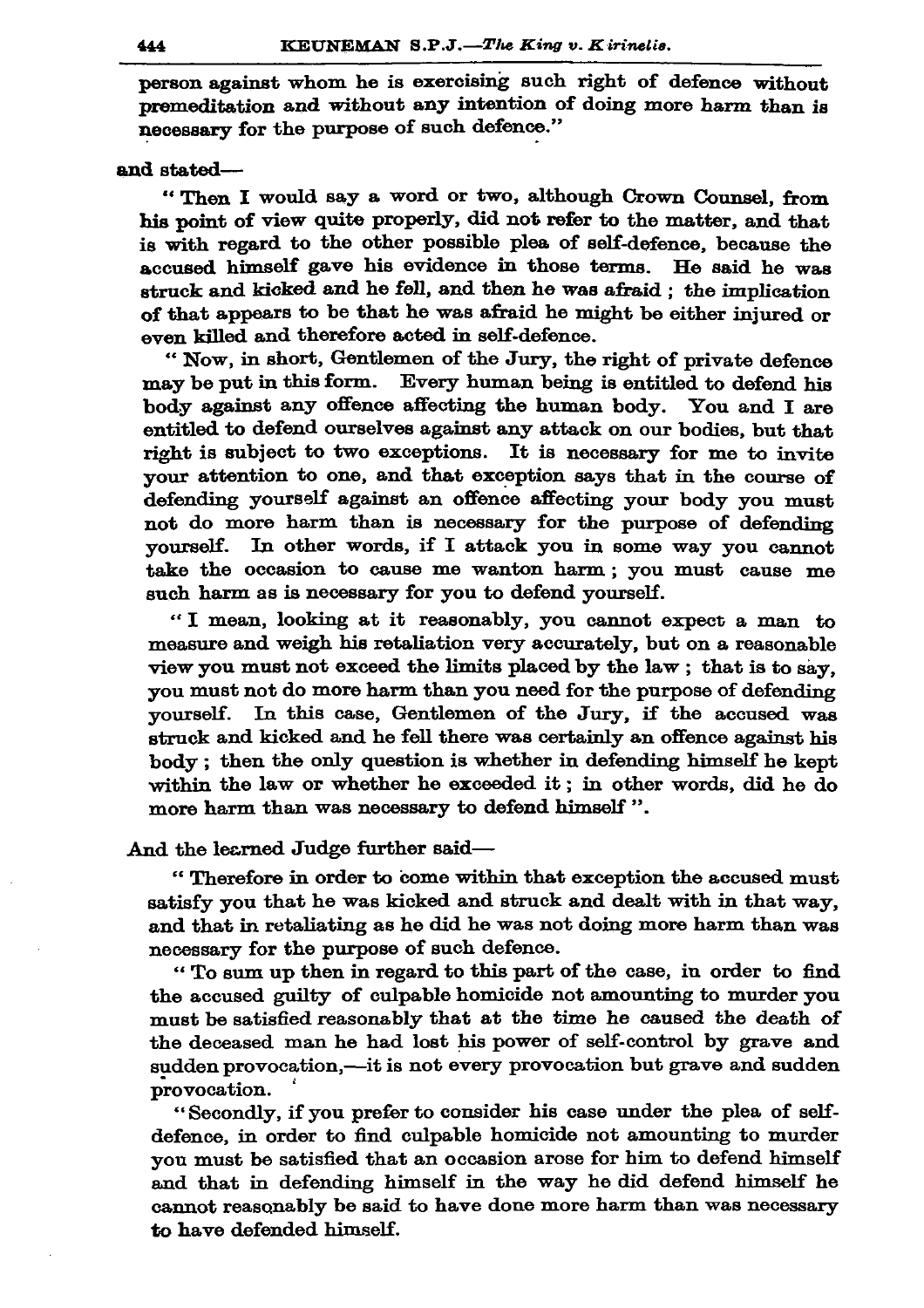"If you are in doubt as to whether he is entitled to the exception either on the ground of grave and sudden provocation or on the ground of only exceeding the right of self-defence, the benefit of the doubt must be given to the prisoner. You will find him guilty of murder if you are satisfied that he caused the death of the deceased with the intention of causing death or with the intention of causing bodily injury sufficient in the ordinary course of nature to cause death, and that there wasn't either of these mitigating circumstances, that is to say, that there was nothing that could reasonably be said to amount to grave and sudden provocation sufficient to deprive a man of ordinary temper to use his power of self-control, or that there was no occasion for the accused to defend himself at all, or that if there was such an occasion to defend himself, that he inflicted more harm than was necessary to inflict; in other words, that his retaliation-in the words of the Lord Chancellor-or his resentment was not in proportion to the provocation"

It was argued that this direction indicated or may have been understood by the Jury to indicate that if the accused did more harm than was necessary for the purpose of defence the verdict of culpable homicide not amounting to murder was not available, and that the trial Judge failed to tell the Jury that it was only when the accused had an intention of doing more harm than was necessary for the purpose of defence that the offence of murder was made out.

We have considered the language used by the trial Judge. The Jury may have understood that if the accused in fact exceeded the right of private defence he was to be convicted of the offence of murder,-and they would never have applied their minds to the question whether the accused had an intention to do more harm than was necessary for the purpose of defence. This intention is a special intention, and has not been explained to the Jury.

In commenting on the corresponding section of the Indian Penal Code (section 300, Exception 2) Gour in his Penal Law of India (para 2855) says-

"It is only when the right conferred by sections  $96-105$  (*i.e.*, the sections relating to private defence) is exceeded that there is room for its operation. And even then it does not apply indiscriminately to all cases. For in the first place the rule postulates the exercise in good faith of the right of private defence, and this implies that there can be no mitigation under it if the enforcement of the right is used merely as a pretext for committing murder. This accounts for the other requirements of the clause, namely, that the excessive harm caused must be unintentional. The combined effect of these two requisites is that in order to earn the clemency of the rule the harm caused must have been caused solely with the intention of private defence. It must not be maliciously excessive nor vindictively unnecessary ".

The illustration given in the section of the Ordinance supports this view. In the present case the Jury were not given the opportunity of considering the special kind of *intention* contained in section 294, Exception 2, and they could well have had the impression from the charge that, if they